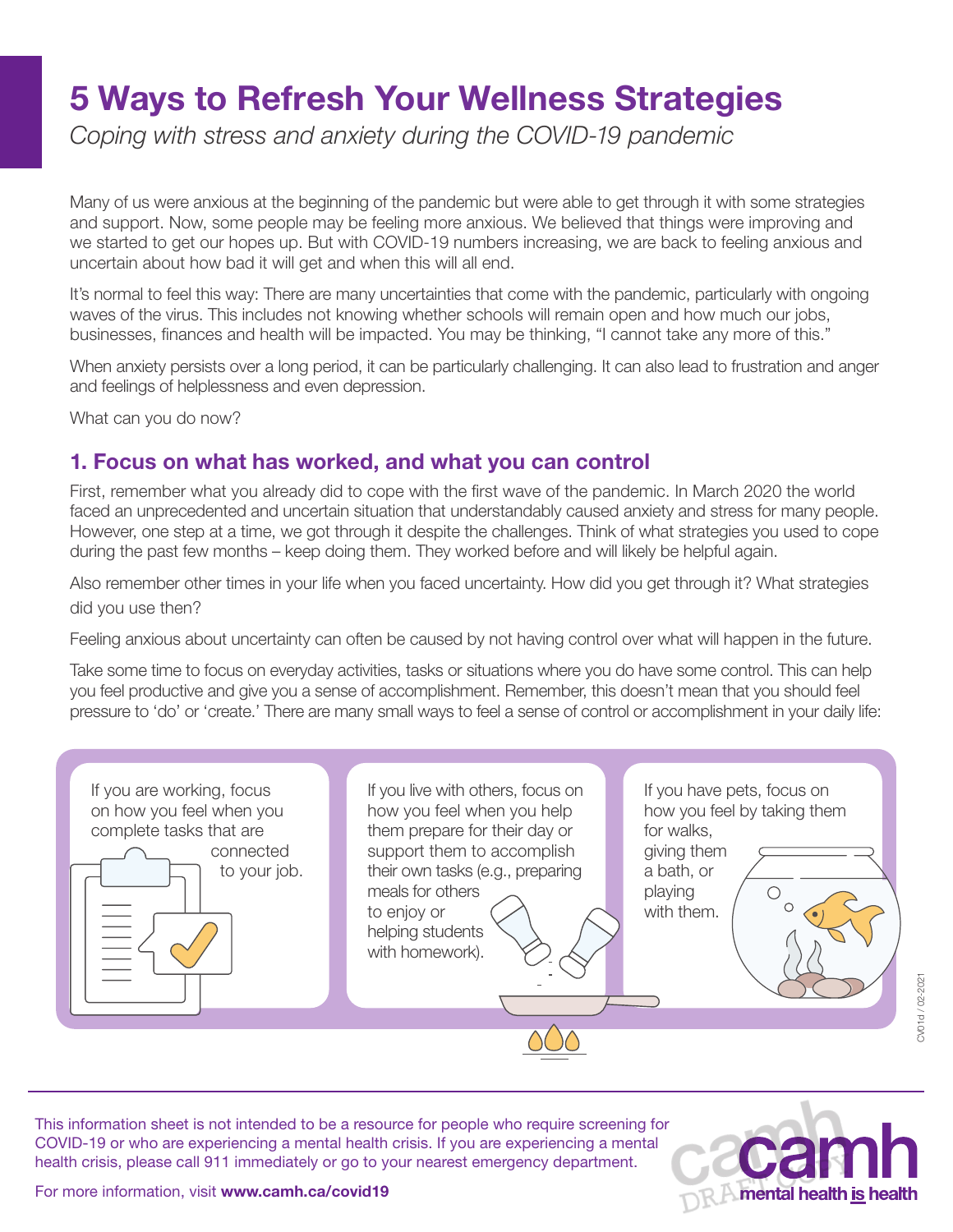## 2. Consider trying new things

If 'doing' and 'creating' helps to give you a sense of accomplishment:



Consider taking up a hobby. It doesn't have to cost a lot. For example, your local dollar store may have supplies for painting, colouring or creating arts and crafts. There are also free tutorials and resources online to do things like learning to sew, dance or speak another language. As another option, someone in your network might consider teaching you something or starting a hobby with you that you can discuss together over the phone or video as a way to connect in a new way.

Consider remotely contributing to or volunteering for a cause that is meaningful to you. Focus on how it makes you feel to create positive change in the world.



Consider making a small or inexpensive change in your living environment, such as painting a room or reorganizing a closet or the kitchen pantry.



Let go of things you cannot control, such as worrying about what life will be like when this is over. Remember, when this started you may not have felt you would be able to cope with the lockdown. Yet you made it through – you adjusted to the new way of living. You will do that again.

At the beginning of the pandemic, there were many things we did not understand about COVID-19. As time has passed, we have learned much about COVID-19 and this information has enabled us to adjust our behaviours. For example, we now know that wearing masks, keeping six feet apart and limiting time inside helps to reduce virus transmission.

### 3. Stay connected with positive supports

Continuing to focus on the uncertainty is not helpful, nor is talking to other people who constantly want to focus on the negative. Reach out to people who have a balanced view – who know it's important to take precautions to minimize the spread of the virus but are also hopeful that things will get better. Talk about how you are feeling and get support.

### 4. Practise acceptance

Accepting what is happening does not mean that you are giving up. And accepting that you will feel anxious does not mean that you are resigning yourself to feeling miserable. Acceptance means acknowledging that this is how you are feeling right now.

The opposite is to fight against the anxiety – but isn't that what you have been trying to do? We know that fighting the anxiety only makes it worse and keeps us stuck. So remind yourself that yes, this doesn't feel good and it's not fair that you have to go through this. But this is happening whether you like it or not… so now what can you do to handle it? Acceptance allows us to focus on solving problems we can actually solve.